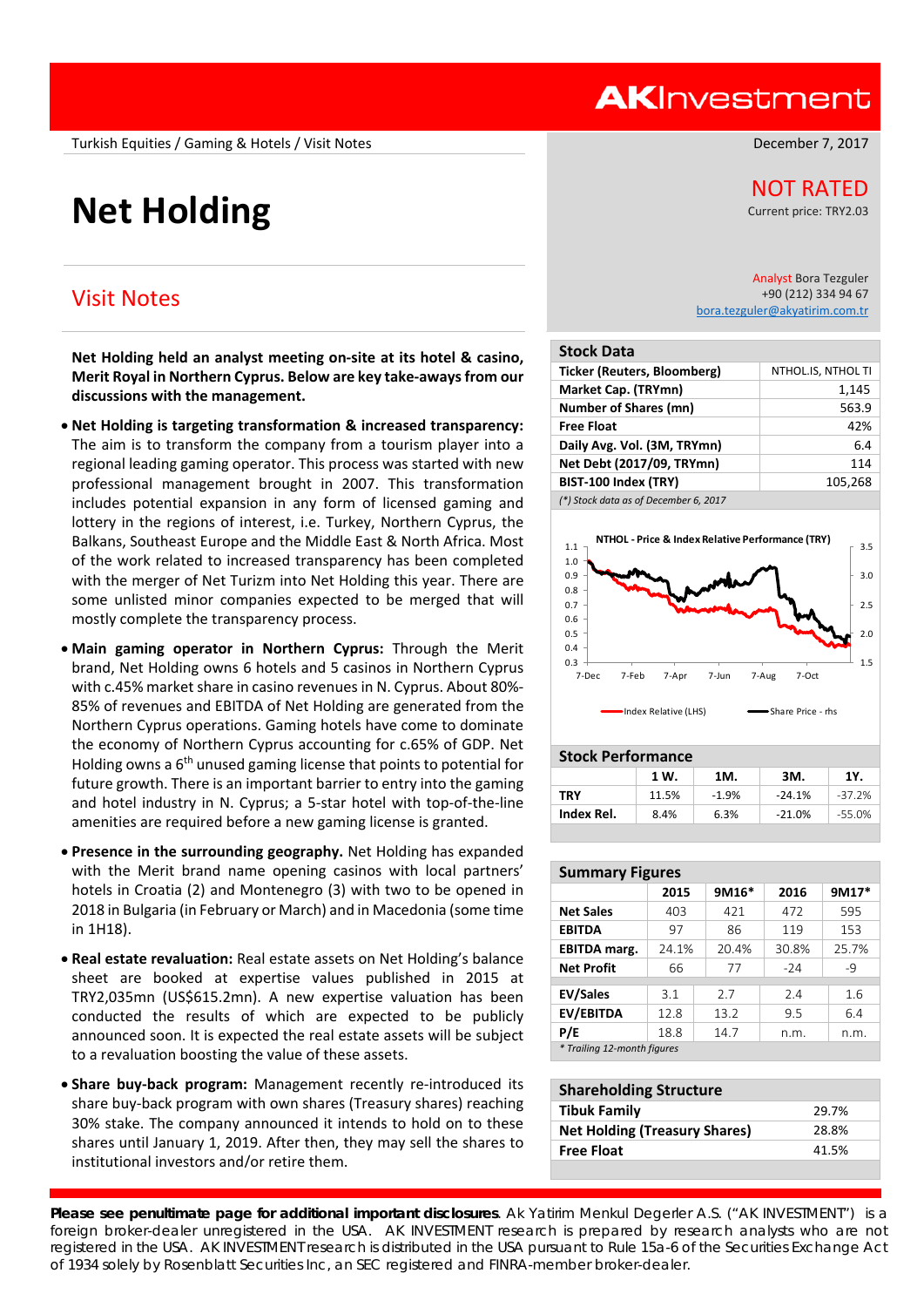| Net Holding Forecasts (US\$mn) |       |      |             |       |       |       |       |
|--------------------------------|-------|------|-------------|-------|-------|-------|-------|
|                                | 2015  | 9M16 | 2016        | 9M17  | 2017F | 2018F | 2019F |
| <b>Revenues</b>                | 148   | 104  | 156         | 119   | 195   | 227   | 245   |
| YoY Chg                        |       |      | 5%          | 14%   | 25%   | 16%   | 8%    |
| <b>EBITDA</b>                  | 23    | 18   | 39          | 24    | 60    | 81    | 94    |
| <b>EBITDA Margin</b>           | 15.4% |      | 17.1% 25.2% | 20.1% | 30.8% | 35.7% | 38.4% |
| Cyprus                         |       |      |             |       | 62    | 67    | 70    |
| <b>Balkans</b>                 |       |      |             |       | 10    | 28    | 38    |
| Holding & Others               |       |      |             |       | $-12$ | $-13$ | $-14$ |
| Source: Company data           |       |      |             |       |       |       |       |

**Net Holding medium term guidance:** 

Net Holding Management provided medium term guidance (up to 2019) with a breakdown of EBITDA according to region. The Management expects a strong 4Q17 with seasonality as top-line is expected to rise from US\$119mn in 9M17 to US\$195mn for full year 2017 pointing to 25% YoY growth. The 2017 EBITDA margin is guided by the Management to be 30.8% up from 25.2% in 2016.

With the introduction of new casinos in Macedonia and Bulgaria, EBITDA from the Balkans is expected to rise from US\$10mn in 2017 to US\$28mn in 2018. Management sees organic growth raising total EBITDA from US\$81mn in 2018 to US\$94mn in 2019.

According to Management's guided figures, 2017F EV/EBITDA is 4.3x at current trading and falls to 3.7x on 2018 EBITDA.

**Competitive advantages:**  1) Gaming is relatively insulated from economic fluctuations. Despite the tumult of the post July 15 period in 2016, Net Holding grew casino & hotel EBITDA from US\$50mn in 2015 to US\$52mn in 2016. 2) Revenues are protected from potential local currency weakness. Live gaming, where the majority of revenues are generated, are in FX while slot machines generate local currency revenues. At the consolidated level, 77% of revenues are from hard currency, 23% from local currency. 3) With its network of 10 casinos across the region, the company has the largest number of slot machines currently at 4,390. These are connected online and generate a mega‐jackpot of around TRY1mn – TRY2mn that is paid out, on average, once every three months. This is an added attraction that is not available at competing casinos. 5) Marketing activities are emphasized. The Company has marketing offices (consisting of low opex units) in several locations including Moscow, St. Petersburg, Kiev, Lviv, etc. All the Merit locations feature screens and posters advertising all of their locations. 6) Player registration card: Merit casinos require all people to register issuing them cards before allowing gaming activities. These cards collect points as people play that can be used for discounts on goods and services across all Merit hotels and casinos. The card provides a loyalty program for the company providing it with a customer database that has reached 700k.

**Foreign owned shares.** Pine River Asset Management accumulated a 28.8% stake in Net Holding before it liquidated its flagship fund. Consequently, it was announced on October 12<sup>th</sup> that the fund had sold off Net Holding shares that reduced its stake to 16.7%. This sell‐off led to underperformance in the shares.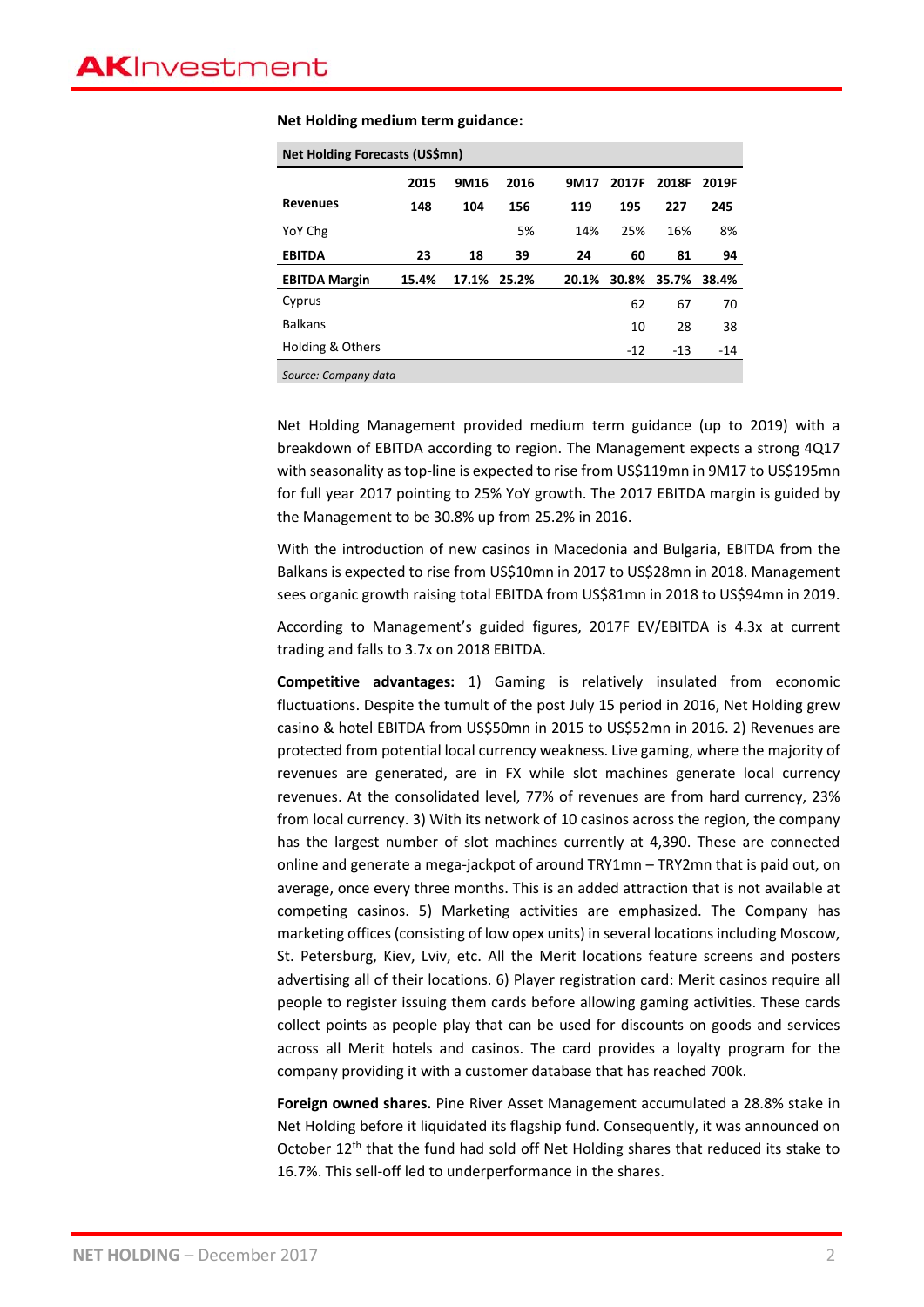#### **Disclaimer**

This research report is for distribution only under such circumstances as may be permitted by applicable laws. The information and opinions in this report were prepared by AK INVESTMENT (Ak Yatırım Menkul Değerler A.Ş.) with information and data obtained from public sources, which are believed to be trustworthy. However, this research report is not guaranteed to be a complete statement or summary of any securities, markets, reports or developments referred to herein and, AK INVESTMENT does not guarantee that the information contained herein is true, accurate, complete or unchangeable. The views of AK INVESTMENT reflected in this document may change without notice. Investment information, recommendations and opinions contained in this report are not under the scope of investment advisory services. Investment advisory services are provided by authorized investment institutions to persons and entities privately by considering their risk and return preferences in accordance with the investment advisory services framework agreement to be executed by and between authorized investment institutions and clients, whereas the comments and advices included herein are of general nature. The statements indicated in this report should not be construed as an offer, invitation or solicitation to sell or purchase any securities or other instruments under any circumstances. This research report and any investment information, opinion and recommendation contained herein have not been prepared based on and may not fit to specific investment objectives, financial situation, investment goals, risk return preferences or particular needs of any specific recipient, and investments discussed or recommended in this report may involve significant risks, may be illiquid and may not be suitable for all investors. Therefore making an investment decision only by relying on the information given herein may not give results that fit your expectations. Investors must make their own investment decisions considering the said circumstances and based on their specific investment objectives and financial situation and obtaining independent specialized advice as may be necessary. In addition, AK INVESTMENT research department produces various types of research including, but not limited to, fundamental analysis, quantitative analysis, and trade ideas. Recommendations contained in one type of research product may differ from recommendations contained in other types of research, whether as a result of differing time horizons, methodologies, or otherwise. AK INVESTMENT is under no obligation to disclose or take account of this document when advising or dealing with or on behalf of customers. Readers are thus advised to have the accuracy of the information contained confirmed before acting by relying on such information and the readers shall bear the responsibility of the decisions taken by relying thereon. Neither AK INVESTMENT nor any of its directors, officers, employees or agents shall have any liability, however arising, for any error, inaccuracy or incompleteness of fact or opinion in this research report or any losses or damages which may arise from the use of this research report. Furthermore, the personnel and consultants of AK INVESTMENT shall not have any responsibility in any case for direct or indirect damage caused by such information. Moreover, AK INVESTMENT shall not be held liable for any damage to the hardware or software of the receiver caused by any viruses, detected transfer or any other technical reason in case of the receipt of the reports via the internet or through e-mail.

# **Ak Investment Research Stock Rating Methodology**

Our rating system aims to indicate a relative value and is therefore based on a graduated scale (Outperform, Neutral and Underperform). While the BIST-100 (XU100) Index is treated as the point of reference when assigning our ratings, each analyst also takes into account views towards stocks in relation to the sectors under coverage and the sector call relative to the market. We also categorize the stocks in our coverage under two groups, principally in accordance with their liquidity (based on free-float market capitalization and historical average daily trading volume) as small-cap stocks exhibit different risk/return characteristics than more-liquid large-caps. In conjunction, the individual stock ratings reflect the expected return of the stock relative to the broader market over the next 6 to 12 months. The expected performance equals to the sum of forecasted share price appreciation and expected cash dividend income. It is a function of the near-term company fundamentals, the outlook for the sector, the confidence in earnings projections and the company valuation, along with other factors. In light of this expected return, the target price for a stock represents the value the analyst expects the stock to reach or sustain over a 12-month horizon. However, this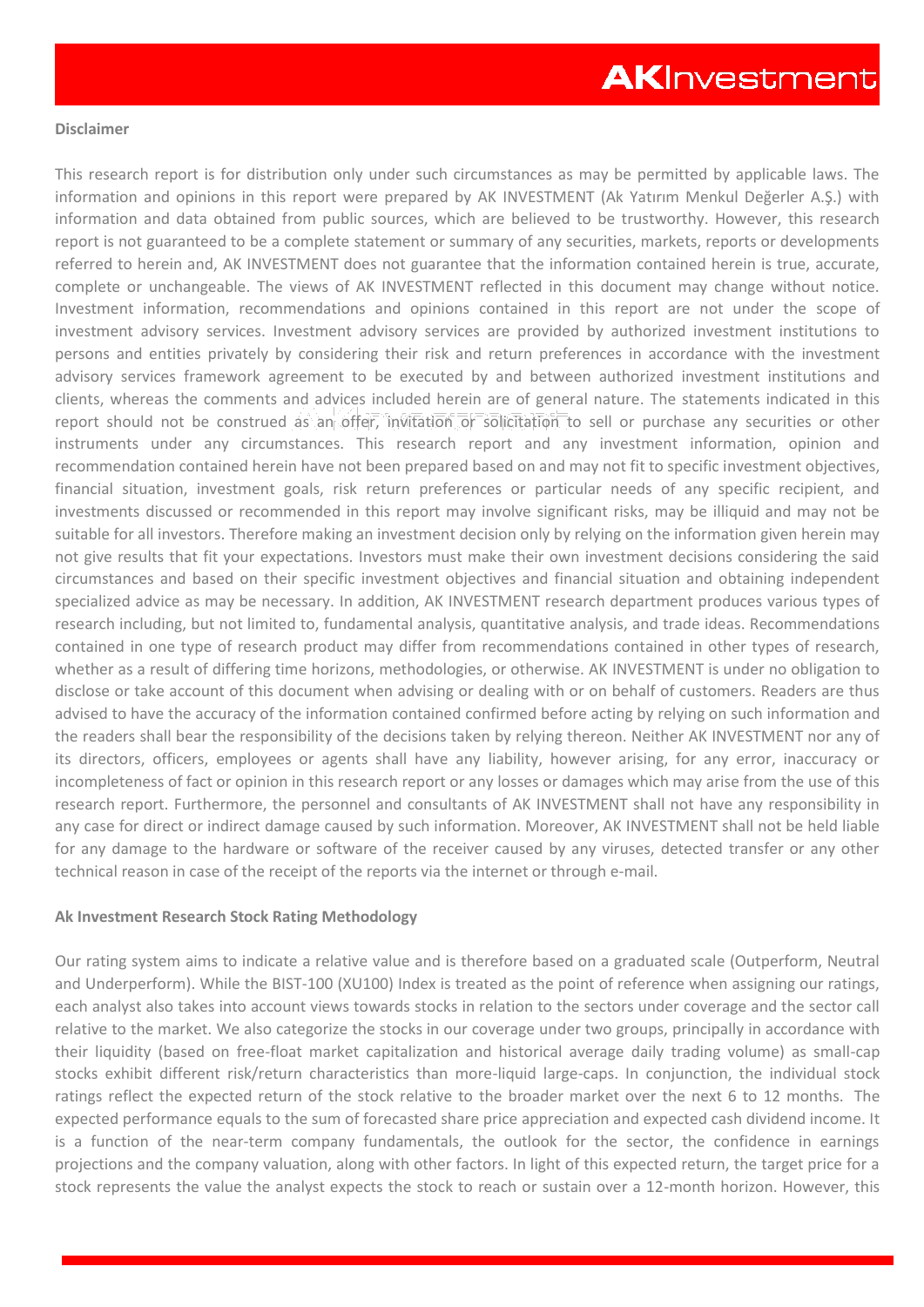should be interpreted as a notional reference price and must be discounted by the stock's cost of equity to calculate the current fair price estimate.

A key element of our rating system is the benchmarking of the 12-month expected return against the cost of equity. We apply a required rate of return for each stock, calculated on the basis of our assumed risk-free rate and equity risk premium. A stock is normally assigned an Outperform rating if the implied return over the next 12 months exceeds the required rate of return (cost of equity) by at least 10 percentage points for our larger-cap stock coverage, or by 15 percentage points for the small-cap group. As the average potential upside of the stocks in our coverage may be considerably higher or lower than the average cost of equity, we also filter stocks according to their potential upside with respect to other stocks under coverage, with the practical aim of attaching an Outperform rating to the top group (generally 30-50% of the companies under our coverage), a Neutral rating for the next 40-50% and an Underperform rating to the lowest group (no less than 10%, and typically between 10-20% of the coverage group). The expected returns on some stocks may fall outside the range of the applicable rating category, due to movements in market prices and other short-term volatility or trading patterns, or analyst discretion. While temporary deviations from the specified ranges are permitted, they would subsequently become subject to review. Note too that the analyst's shortterm view may occasionally diverge from the stock's longer-term fundamental rating.

**Outperform**. An outperform rating conveys an expectation that the stock will outperform the BIST-100 Index (XU100) within the next 6 to 12 months.

**Neutral**. A neutral rating would convey an expectation that the stock will perform broadly in line with the BIST-100 (XU100) Total Return Index.

**Underperform**. An underperform rating conveys an expectation that the stock will yield a return below that of the BIST-100 (XU100) Total Return Index within the next 6- to 12-month period.

Not Rated (N/R). A not rated rating is assigned when the analyst does not have adequate conviction about the stock's total return relative to the BIST-100 (XU100) Total Return Index or to the average total return of the analyst's industry coverage universe, on a risk-adjusted basis, over the next 6 to 12 months.

**Under Review (U/R)**. An under review rating is temporarily assigned when the analyst starts an appraisal process of the rating for a potential revision, or the issuer has a significant material event with further information pending or to be announced. This does not revise the previously published rating, but indicates that the analyst is actively reviewing the investment rating or waiting for sufficient information to re-evaluate the analyst's expectation of total return on equity.

# **Disclosure**

AK INVESTMENT does and seeks to do business with companies covered in its research reports. AK INVESTMENT may rely on information barriers, such as "Chinese Walls" to control the flow of information within the areas, units, divisions, groups, or affiliates of AK INVESTMENT. While the analyst will have endeavoured to be objective in the preparation of this report, investors should be aware of any implications of such a relationship on the objectivity of the report, or unintended conflicts of interest which may have arisen in its preparation. Investors should consider this report as only a single factor in making their investment decision. AK INVESTMENT, any of its parents, subsidiaries or affiliates, agents, and/or their respective officers, directors or employees may hold positions and at any time make purchases or sales as a principal or agent of the securities referred to herein.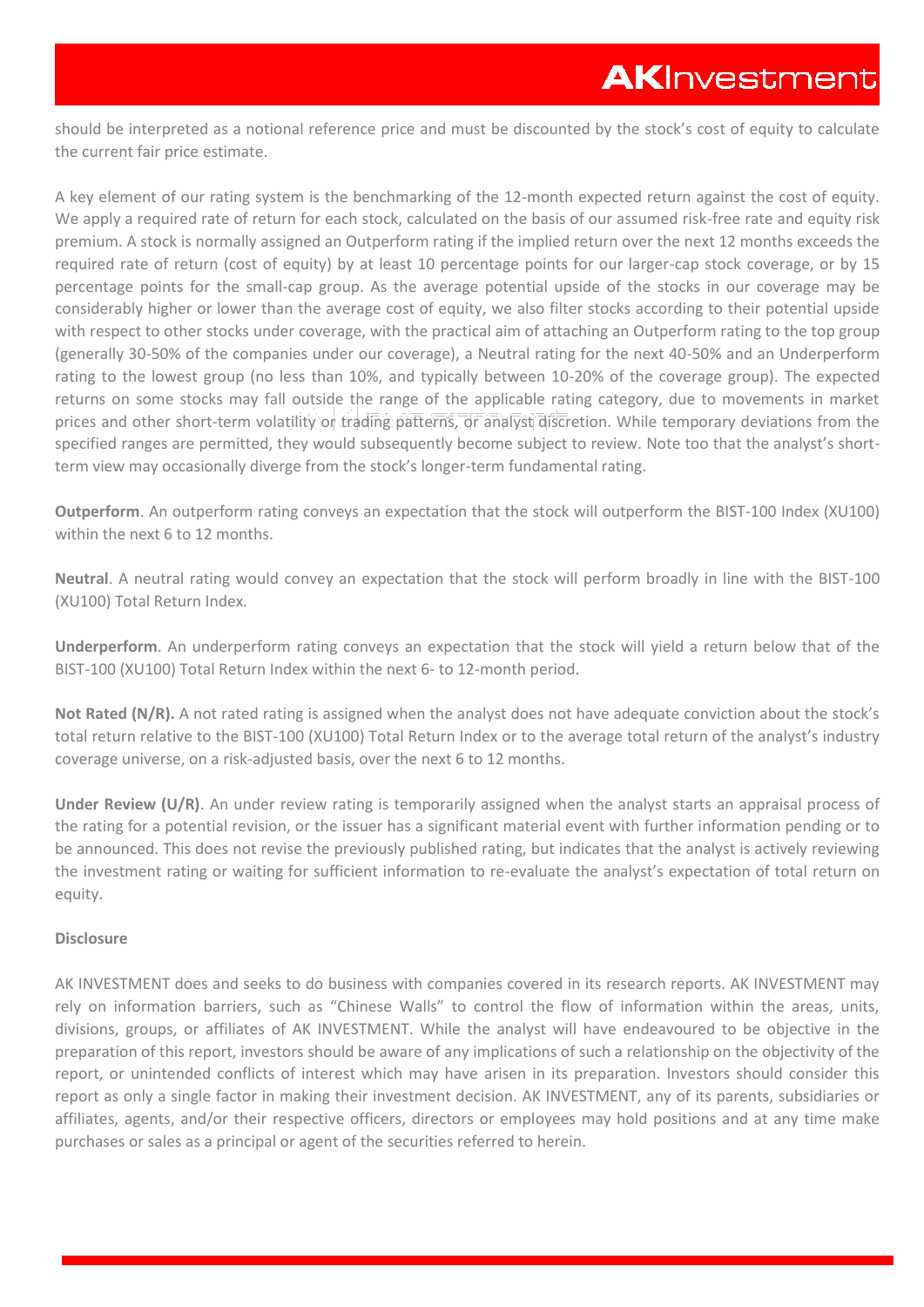# **Analyst Certification**

The analyst(s) listed on the cover page of this report certify that the views contained within this report accurately reflect their own personal views regarding the securities and the issuers referred to therein. The analyst(s), employed by AK INVESTMENT and named in this report, are not aware of any actual or material conflict of interest that may exist concerning any of the companies mentioned here at the time of this certification, and have not and will not receive any compensation for providing a specific recommendation or view in this report. AK INVESTMENT research reports are distributed internally only after they are distributed to clients. Research analysts will not conduct any disclosure of research reports they are planning to publish with any personnel outside the research department, except to legal and compliance personnel.

# **IMPORTANT DISCLOSURES FOR U.S. PERSONS**

This research report was prepared by Ak Yatirim Menkul Degerler A.S. ("AK INVESTMENT"), a company authorized to engage in securities activities in Turkey. AK INVESTMENT is not a registered broker-dealer in the United States and, therefore, is not subject to U.S. rules regarding the preparation of research reports and the independence of research analysts. This research report is provided for distribution to "major U.S. institutional investors" in reliance on the exemption from registration provided by Rule 15a-6 of the U.S. Securities Exchange Act of 1934, as amended (the "Exchange Act").

Any U.S. recipient of this research report wishing to effect any transaction to buy or sell securities or related financial instruments based on the information provided in this research report should do so only through Rosenblatt Securities Inc., 40 Wall Street 59th Floor, New York NY 10005, a registered broker dealer in the United States. Under no circumstances should any recipient of this research report effect any transaction to buy or sell securities or related financial instruments through AK INVESTMENT. Rosenblatt Securities Inc. accepts responsibility for the contents of this research report, subject to the terms set out below, to the extent that it is delivered to a U.S. person other than a major U.S. institutional investor.

The analyst whose name appears in this research report is not registered or qualified as a research analyst with the Financial Industry Regulatory Authority ("FINRA") and may not be an associated person of Rosenblatt Securities Inc. and, therefore, may not be subject to applicable restrictions under FINRA Rules on communications with a subject company, public appearances and trading securities held by a research analyst account.

# **Ownership and Material Conflicts of Interest**

Rosenblatt Securities Inc. or its affiliates does not 'beneficially own,' as determined in accordance with Section 13(d) of the Exchange Act, 1% or more of any of the equity securities mentioned in the report. Rosenblatt Securities Inc., its affiliates and/or their respective officers, directors or employees may have interests, or long or short positions, and may at any time make purchases or sales as a principal or agent of the securities referred to herein. Rosenblatt Securities Inc. is not aware of any material conflict of interest as of the date of this publication

# **Compensation and Investment Banking Activities**

Rosenblatt Securities Inc. or any affiliate has not managed or co-managed a public offering of securities for the subject company in the past 12 months, nor received compensation for investment banking services from the subject company in the past 12 months, neither does it or any affiliate expect to receive, or intends to seek compensation for investment banking services from the subject company in the next 3 months.